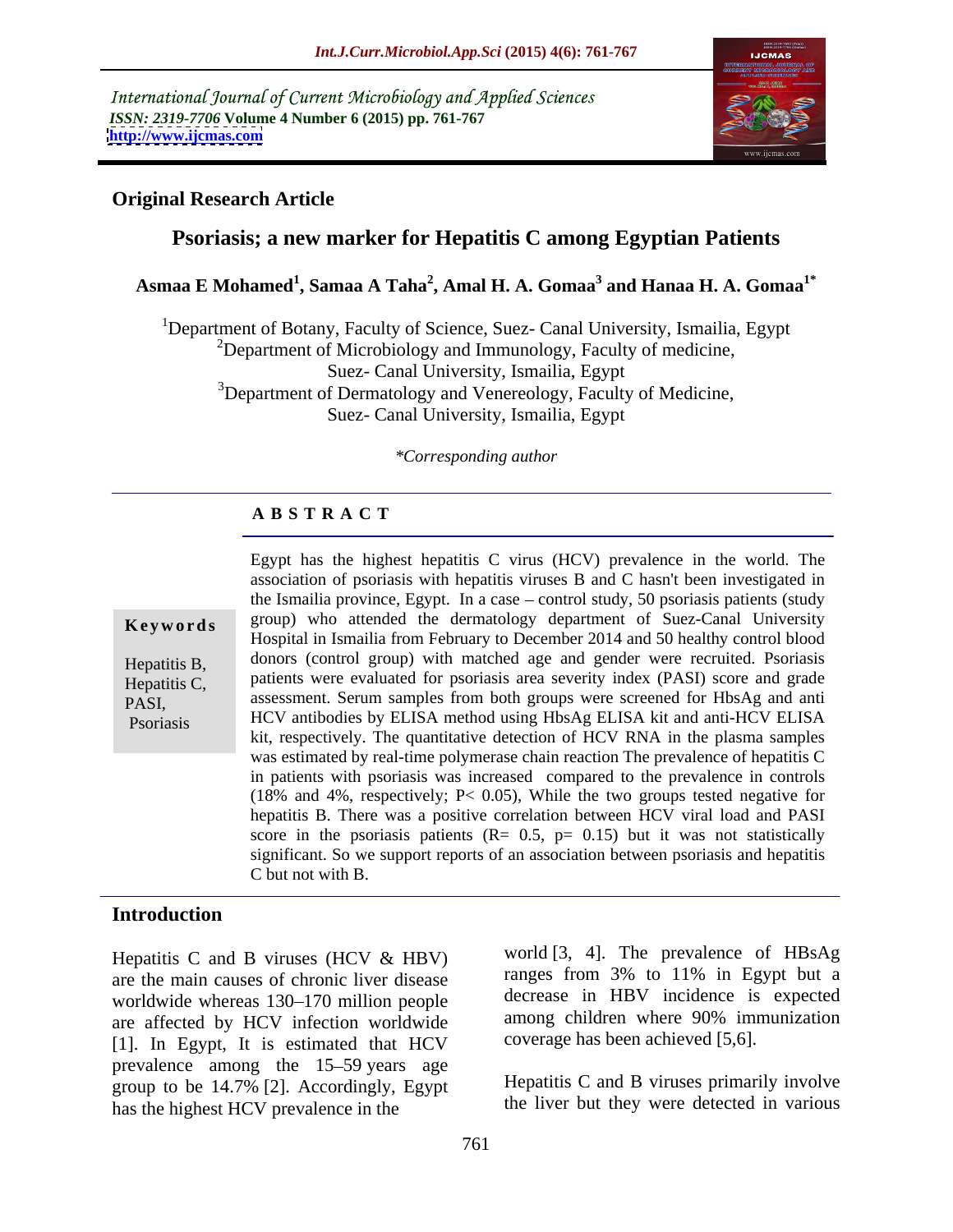organs of the body. Furthermore, this form about duration of disease and therapy of infection may be presented for the first time by an extrahepatic manifestation and the list of these extrahepatic manifestations in hepatitis C infection is extending [7].

systemic disease characterized by skin lesions which vary in severity from minor [8.9]. Systemic inflammation and tumor Ismailia province in a case control study.

#### **Materials and Methods**

This study was conducted on 100 subjects qualitative data were described by frequency from February to December 2014. They and percentage. Chi square test was used to were classified into two groups; the study compare groups of qualitative data. Pairwise group included 50 psoriasis patients who attended the dermatology department of Suez-Canal University Hospital, Ismailia, Egypt. The control group included 50 healthy subjects with matched age and **Results and Discussion** gender who came for voluntary blood donation to the hospital. Written informed consent was obtained from all participants enrolled in this study. Information regarding personal history including **age**, This study was conducted on 100 subjects sex, residency, obesity, smoking status and divided into two groups; the psoriasis group family history was obtained in all subjects using a structured questionnaire. All the psoriasis patients were examined for the presence and severity of psoriasis and asked

administered.

#### **Laboratory investigations**

Psoriasis is a common, chronic, sterile Vacutainer tubes for each member of relapsing/remitting, immune-mediated the two groups. Sera were separated and localized patches to complete body coverage anti HCV antibodies. HbsAg and anti HCV necrosis factor (TNF)  $\alpha$  have an important using HbsAg ELISA kit and anti-HCV role in the pathogenesis of psoriasis [10]. As ELISA kit (Axiom GmbH, Inc., Worms, both types of viral hepatitis are associated Germany), respectively according to the with chronic inflammation and aberrant manufacturer instructions. The quantitative immune response, hepatitis C and B may detection of HCV RNA in the plasma independently trigger or exacerbate psoriasis samples of the subjects with positive anti [11]. This study aimed to investigate the HCV antibodies was determined by realassociation between psoriasis and hepatitis time polymerase chain reaction using the C and B among Egyptian patients in the Artus HCV QS-RGQ kit (Qiagen, Hilden, Venous blood samples were drawn into divided into two tubes; one for detection of HbsAg and the other one for detection of antibodies were detected by ELISA method Germany).

#### **Statistical analysis**

**Study populations Study populations Cuantitative data were described by mean,** standard deviation, median, and range while Pearson Correlation was used between quantitative data (age, duration, PASI, HCV Viral load).

#### **Results and Discussion**

### **Demographic data of the two study groups**

This study was conducted on 100 subjects divided into two groups; the psoriasis group included 50 patients of whom twenty six (52%) were males and twenty four (48%) were females. Their median age was 50 years (range 15-77). The second (control group) included 31 (62%) males and 19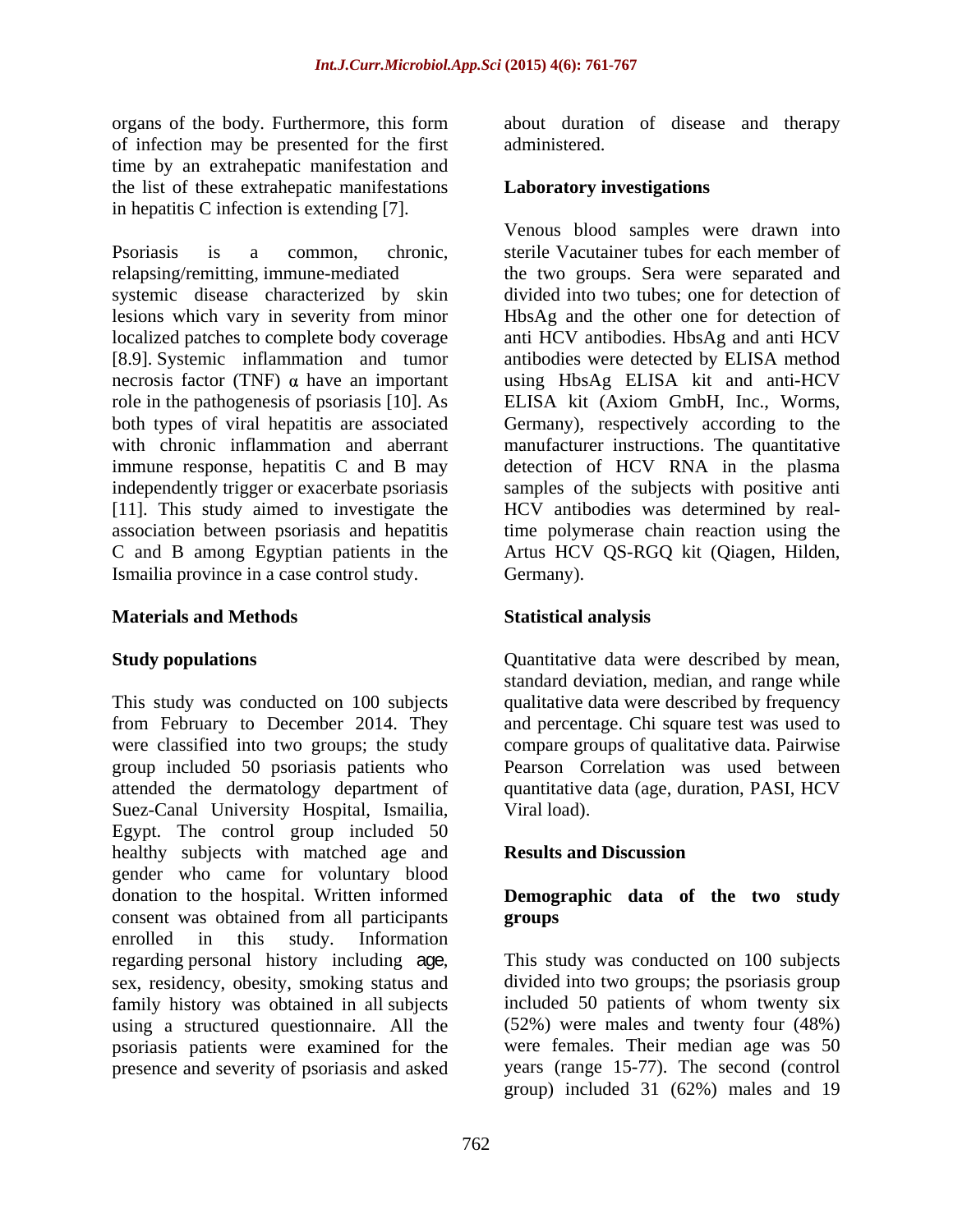(38%) females, with a median age of 42 years (range 20-59). The demographic characteristics of the two study groups were between the two variables in the psoriasis shown in Table 1. The psoriasis and control patients  $(R = 0.5, p = 0.15)$  but it was not groups did not differ significantly with regard to gender or age.

## **Hepatitis B and C among psoriasis**

# **among HCV positive and HCV negative**

higher in HCV positive than HCV negative develop. In addition, HCV shows psoriasis patients  $(18.92 \pm 10.95 \text{ and } 11 \pm 6.91)$ , lymphotropism other than the statistically significant (P= 0.022) (Graph anti-HCV antibodies were higher in

Table 4 shows that there was statistically duration and patient age  $(R = 0.7)$ . There was no statistically significant difference between HCV Viral load and either patient frequency of HCV infection was positive correlation between HCV Viral

PASI score, there was a positive correlation statistically significant.

**patients and controls expecially in areas with high viral** The prevalence of hepatitis C in patients observed that psoriasis was associated with with psoriasis was increased as compared to hepatitis C but not with B. This association the prevalence in controls (18% and 4%, respectively; P< 0.05), While the two groups inflammation plays an important role in both tested negative for hepatitis B (Table 2). psoriasis and hepatitis. HCV replicates **Comparison of disease characteristics** of viral proteins, leading to extrahepatic **psoriasis patients proporting the contract of the contract of the contract of the proportions of the contract of the contract of the contract of the contract of the contract of the contract of the contract of the contra** The mean PASI score was significantly complexes and auto-immune phenomena respectively; P< 0.05).According to PASI hepatotropism, which is responsible for grade, most of the HCV positive psoriasis many EHM [12]. Our observation is in patients had moderate grade (66.67%) while accordance with many similar studies in most of the HCV negative psoriasis patients other countries. In a recent study conducted had mild grade (70.73%) which is in a Brazilian reference center, prevalence of 1). There was no significant difference psoriasis patients than in the general between the two groups according to population of the city and more severe skin duration of disease (Table 3). lesions were found in HCV patients [13]. **Correlation between age, duration, HCV** been found to be higher in patients with **Viral load and PASI among HCV positive** psoriasis than in the general population in **study patients**  other geographical areas, such as Taiwan, (38%) fendals, which are of also the weat method with the stress of the stress of the two stables in the stress of the stress of the stress of the stress of the stress of the stress of the stress of the stress of the stre Concomitant HCV infection and psoriasis vulgaris are not uncommon coexisting hepatitis endemicity. In the current study we is biologically plausible as systemic within extrahepatic tissues with expression manifestations (EHM). As the virus avoids immune system elimination; chronic infection, accumulation of immune develop. In addition, HCV shows lymphotropism other than the anti-HCV antibodies were higher in Also, the prevalence of HCV infection has Japan, Brazil, Central America and Italy [8].

significant difference (P value <0.05) and In another recent study which assessed the positive correlation between disease frequency of HCV infection in 717 patients was no statistically significant difference University Hospital in 1998–2011. The age or disease duration but there was a significantly higher in psoriasis (7.5%) than with psoriasis who visited Fukuoka frequency of HCV infection was in controls (3.3%) [14].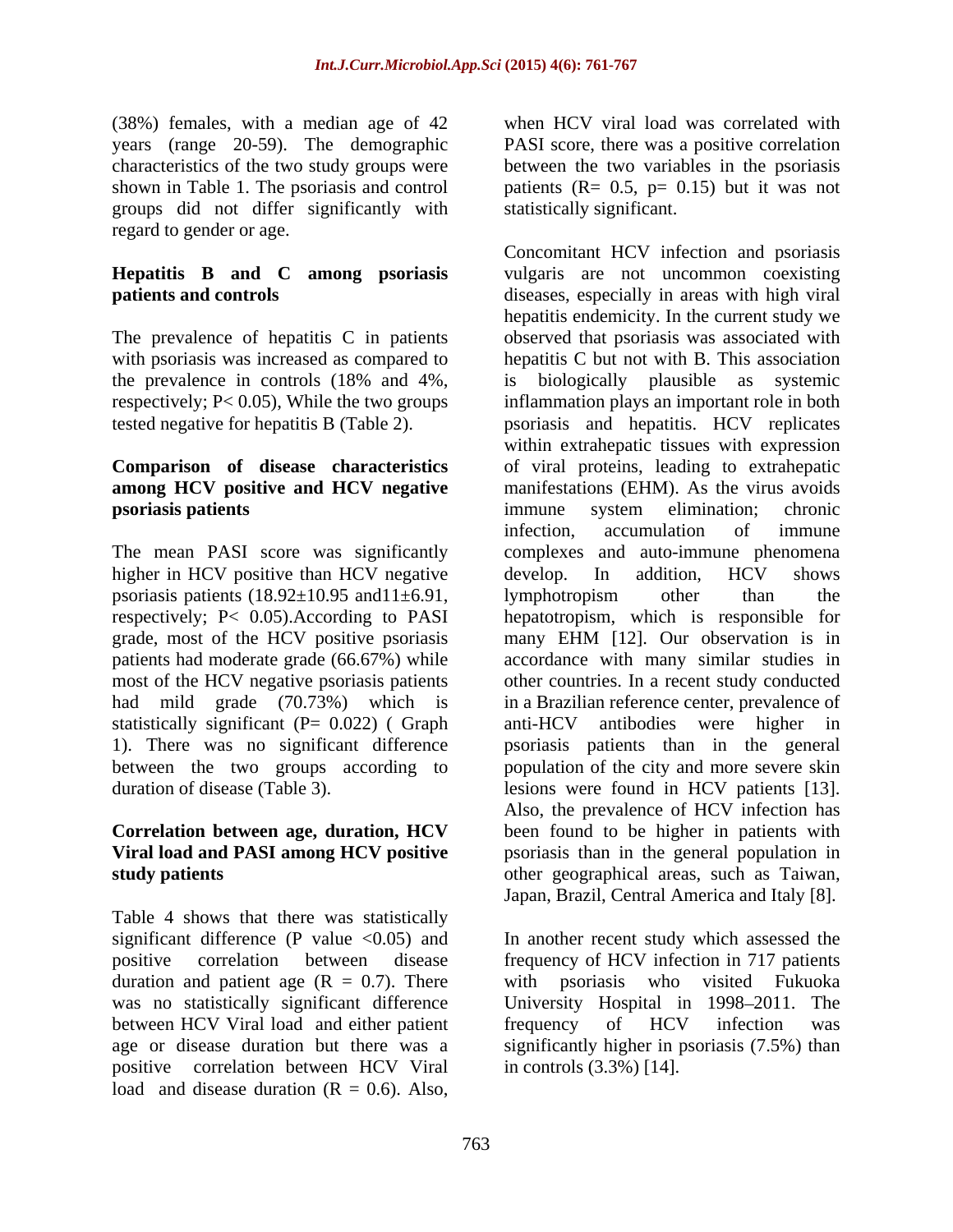#### *Int.J.Curr.Microbiol.App.Sci* **(2015) 4(6): 761-767**

|     |                   | <b>Psoriasis Patients</b> | <b>Controls</b> |          |
|-----|-------------------|---------------------------|-----------------|----------|
|     | Demographic data  | $Mean \pm SD$             | Mean±SD         | P value  |
|     |                   | Median(IQR)               | Median(IQR)     |          |
|     | Age               | $44.44 \pm 14.2$          | $40.9 \pm 11$   | $0.17*$  |
|     |                   | $50(15-77)$               | $42(20-59)$     |          |
| Sex | Male $N\llap/$ %) | 26(52%)                   | 31(62%)         |          |
|     | Female $N\llap/$  | 24(48%)                   | 19(38%)         | $0.313*$ |
|     |                   |                           |                 |          |

## **Table.1** Demographic data of the two study groups

\*P value is insignificant  $(>0.05)$ 

### **Table.2** Prevalence of hepatitis B and C among psoriasis patients and controls

|            |                               | <b>Psoriasis Patients Controls</b> |          |          |
|------------|-------------------------------|------------------------------------|----------|----------|
|            | $\mathbf{u}$ v n $\mathbf{u}$ | $\mathbf{N}$                       | V(0)     | ' valu   |
|            |                               |                                    |          |          |
| <b>HCV</b> | <b>Negative</b>               | 41(82%)                            | 48(96%   | $0.002*$ |
|            | <b>Positive</b>               | $9(18\%)$                          | $2(4)$ % |          |
| <b>HBV</b> | <b>Negative</b>               | $50(100\%)$                        | 50(100%) |          |
|            | <b>Positiv</b>                |                                    |          |          |

\*P value is significant  $(< 0.05)$ .

### **Table.3** comparison of disease characteristics among HCV positive and HCV negative psoriasis patients

|                  |                         | HCV-ve                           | HCV+ve                                      |          |
|------------------|-------------------------|----------------------------------|---------------------------------------------|----------|
|                  |                         | $\vert$ Mean $\pm$ SD            | $Mean \pm SD$                               | P value  |
| Duration (Years) |                         | $7.48 \pm 9.74$                  | Median(IQR) Median(IQR)<br>$10.72 \pm 6.63$ | 0.349    |
| PASI             |                         | $5(0.083 - 50)$<br>$11 \pm 6.91$ | $12(0.5-20)$<br>$18.92 \pm 10.95$           | $0.008*$ |
|                  |                         | $8.8(1-26.5)$                    | $20.4(1-37.5)$                              |          |
| PASI             | Mild $N\frac{6}{6}$     | 29(70.73%)                       | 2(22.22%)                                   |          |
| Grade            | Moderate $N\frac{6}{6}$ | 11(26.83%)                       | $6(66.67\%)$                                | $0.022*$ |
|                  | Severe $N\llap/$ %)     | $1(2.44\%)$                      | $1(11.11\%)$                                |          |

\*P value is significant  $(< 0.05)$ .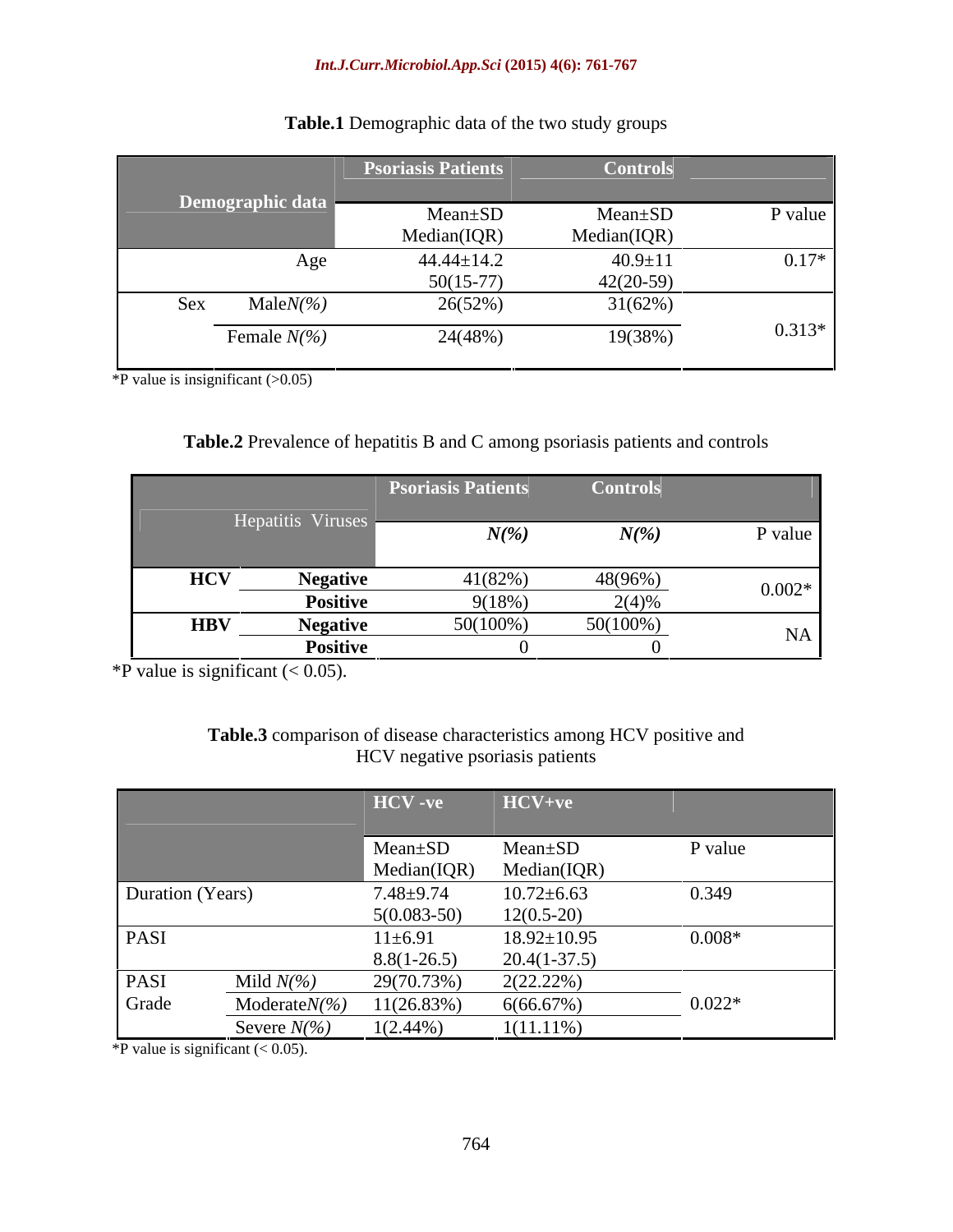|                  |   |          | Duration                                      | <b>HCV Viral load</b>                         |
|------------------|---|----------|-----------------------------------------------|-----------------------------------------------|
| Duration         |   | 0.718    |                                               |                                               |
|                  |   | $0.03*$  |                                               |                                               |
| <b>HCV</b> Viral |   | 0.215    |                                               |                                               |
| load             |   | 0.579    | $\begin{array}{c} 0.655 \\ 0.056 \end{array}$ |                                               |
| PASI             | v | 0.727    |                                               |                                               |
|                  |   | $0.026*$ | $0.832$<br>$0.005\mathrm{*}$                  | $\begin{array}{c} 0.518 \\ 0.153 \end{array}$ |

**Table.4** Pairwise Pearson Correlation between age, duration, HCV Viral load and PASI among HCV positive study patients

\*P value is significant  $(< 0.05)$ .

R: Pearson's R Coefficient





These results are in concordance with ours In our study, the mean PASI score was which revealed that the prevalence of significantly higher in HCV positive than hepatitis C in psoriasis patients was HCV negative psoriasis patients. This result increased as compared to the prevalence in is in agreement with the results of Taha et al. controls (18% and 4%, respectively). This [15] who studied the impact of viral load of could be attributed to the overproduction of hepatitis C on patients with concomitant pro-inflammatory cytokine tumor necrosis psoriasis vulgaris in Assuit University factor (TNF-α) which is a common mediator Hospital, Egypt. They detected significant of the two diseases [10, 11]. correlations between the PASI score and the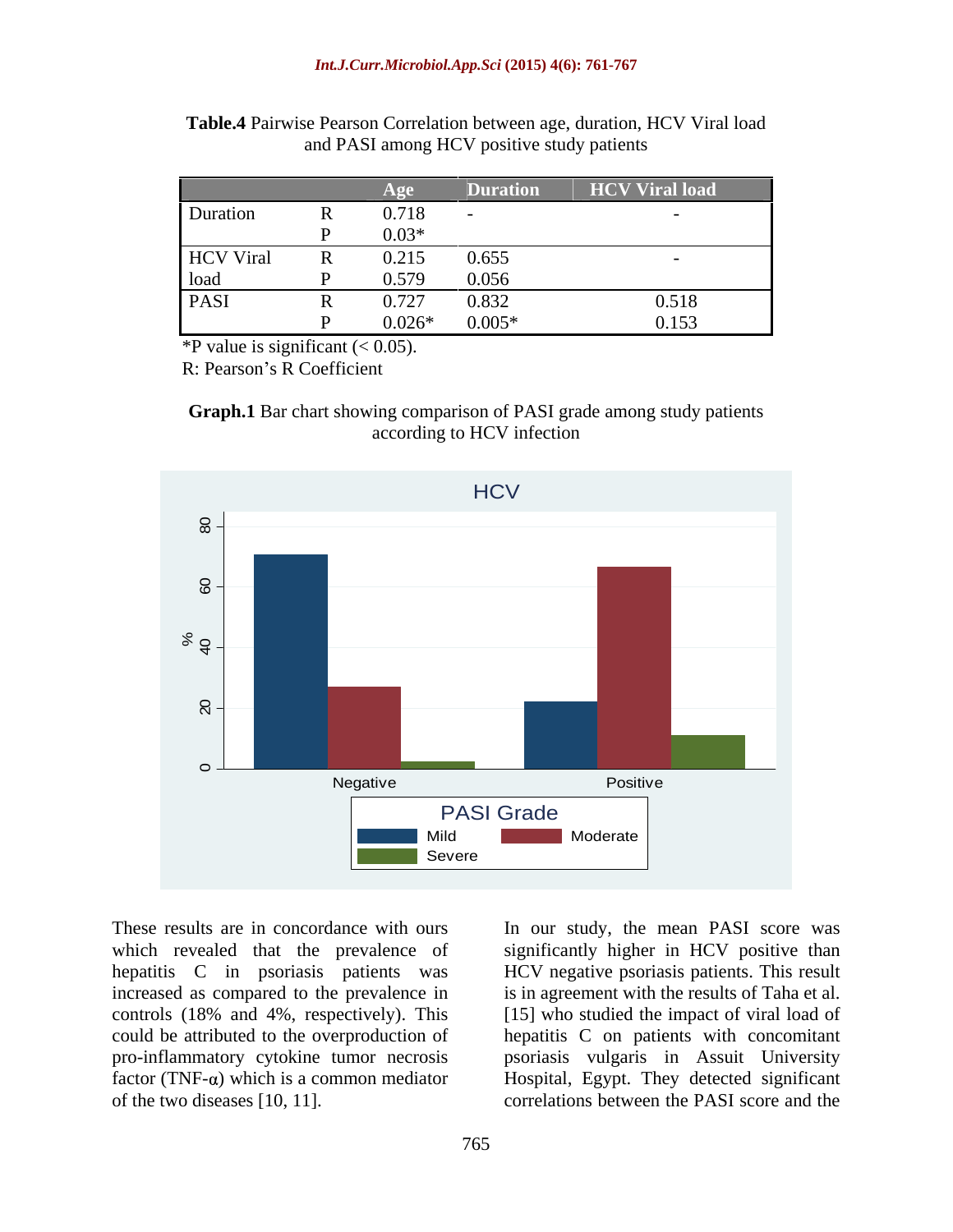viral loads. This finding was also observed 3. Lavanchy, D., 2011. Evolving in our study but it was not statistically significant which could be attributed to the small number of the patients with psoriasis 4. Shepard, C., Finelli, L., Alter, M., 2005. in our study. Similarly, most of the HCV positive psoriasis patients in our study had moderate grade while most of the HCV 5(9):558-567. This finding agreed with Taha et al. [15] who also noticed that when HCV was concomitant with psoriasis vulgaris, a severe disease pattern was found and entails special 6. Zakaria, S., Fouad,R., Shaker, O.,

On the other hand, the two groups included in our study tested negative for hepatitis B 7. Ahmed, N., and Emara, M., 2012. virus. However studies from other parts of the world have reported a higher prevalence of HBV infection in patients with psoriasis psoriasis wasn't associated with an increased risk of hepatitis B, hepatitis C, or human immunodeficiency virus infection in the United States [7]. This difference in results may be related to endemicity of the virus in each country as Egypt has the highest HCV psoriatic arthritis: Section 1. Overview prevalence and endemicity in the world. Also, HBV incidence decreased in Egypt the treatment of psoriasis with due to immunization. So our study supports reports of an association between psoriasis and hepatitis C but not with B. Also, HCV association with psoriasis leads to a high possibility of severe disease pattern which A., Tebbey, P., Kimball, A., 2014. necessitates special precautions in the Accumulating Evidence for the

- 1. Alter, M., 2007. Epidemiology of
- 2. El-Zanaty, F., and Way, A., 2009. *Egypt Egyptian Ministry of Health*. Cairo: El- Zanaty and Associates, and Macro International.
- 3. Lavanchy, D., 2011. Evolving epidemiology of hepatitis C virus. Clin Microbiol Infect, 17(2):107-115.
- 4. Shepard, C., Finelli, L., Alter, M., 2005. Global epidemiology of hepatitis <sup>C</sup> virus infection. Lancet Infect Dis, 5(9):558-567.
- negative psoriasis patients had mild grade. 5. Khaled, I., Mahmoud, O., Saleh, A., Bioumie, E., 2011. Prevalence of HBV genotypes among Egyptian hepatitis patients. Mol Biol Rep, 38:4353-4357.
- precautions in the treatment process. 2007. Changing patterns of acute viral hepatitis at a major urban referral center in Egypt. Clin Infect Dis, 44:e30-e36
	- Extrahepatic Manifestations of Hepatitis C Virus: An Extending List. Afro- Egypt J Infect Endem Dis, *2(1): 36-53.*
- than in the general population [7, 9]. Also, 8. Menter, A., Gottlieb, A., Feldman, S., Van Voorhees, A., Leonardi, C., Gordon, K., Lebwohl, M., Koo, J., Elmets, C., Korman, N., Beutner, K., Bhushan, R., 2008. Guidelines of care for the management of psoriasis and psoriatic arthritis: Section 1. Overview of psoriasis and guidelines of care for the treatment of psoriasis biologics". J Am Acad Dermatol 58 (5):  $826 - 50.$
- treatment process. Association and Shared Pathogenic **References** 9. Shlyankevich, J., Mehta, N., Krueger, J., Strober, B., Gudjonsson, J., Qureshi, A., Tebbey, P., Kimball, A., 2014. Accumulating Evidence for the Mechanisms Between Psoriasis and Cardiovascular-related Comorbidities. Am J Med 127 (12): 1148–53.
	- hepatitis C virus infection. World J 10. Griffiths, C., Iaccarino, L., Naldi, L., Gastroenterol, 13: 2436 2441. Olivieri, I., Piptone, N., Slvarani, C., *Demographic and Health Survey 2008.* immunological aspects and therapeutic 2006. Psoriasis and Psoriatic arthritis: guidelines. Clin Exp Rheumatol, 24: S72- S78.